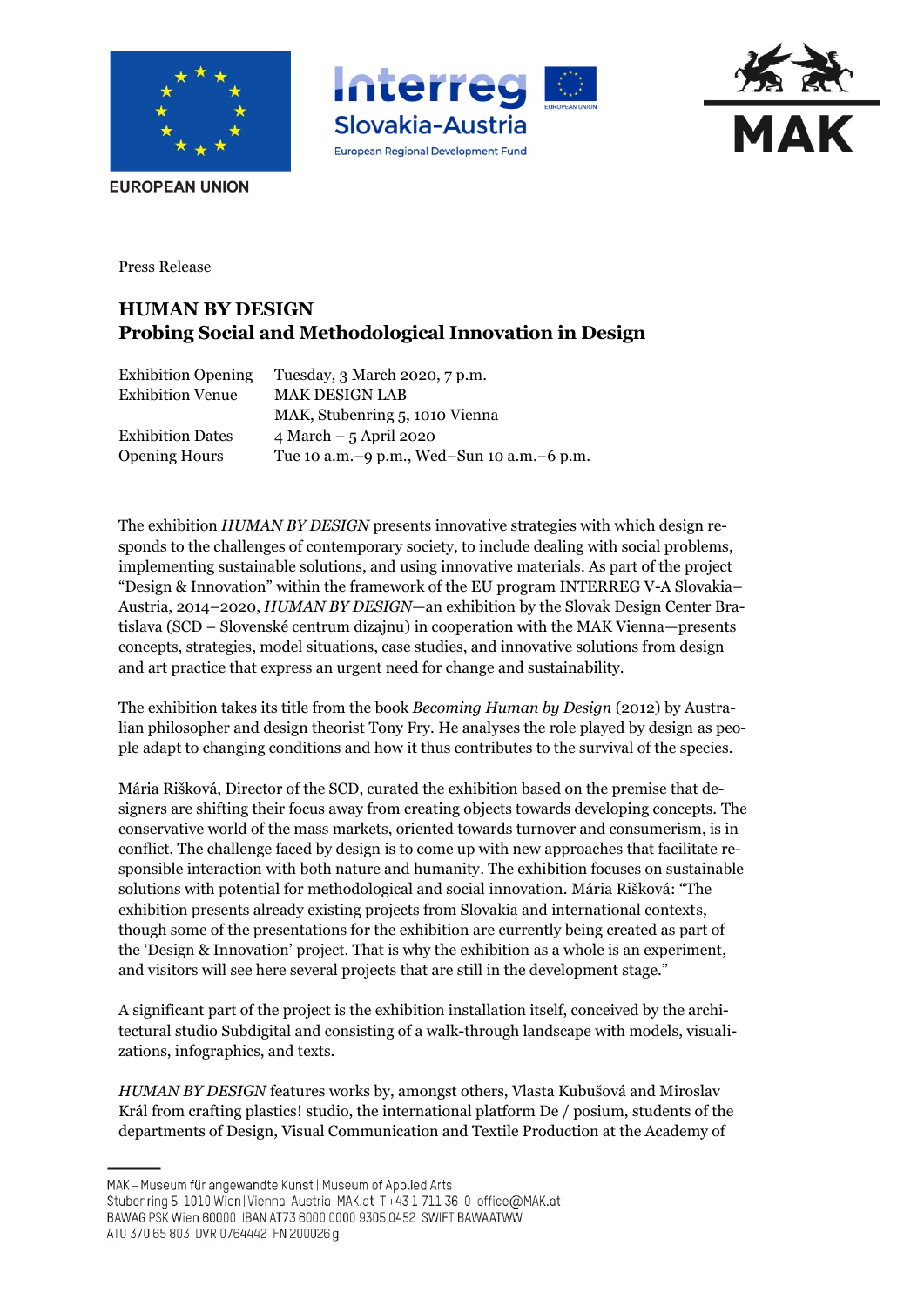

Fine Arts and Design in Bratislava, designer Ján Jánoš, and Daniela Laluhová and Zuzana Procházková of the Repairably initiative.

A team from the University of Applied Arts Vienna presents works created in a seminar given by Ruth Mateus-Berr, Head of Expertise\_Design. Department Social Design. Arts as Urban Innovation and Head of the Center Didactics of Art and Interdisciplinary Education, and the designers Pia Moana Scharler and Christina May Yan Carli. The seminar focused on the question: How can people make best use of the digital revolution now in progress, and how can we deal with terms of trust?

The Nová Cvernovka Culture Center in Bratislava is represented by projects by, among others, Diana Klepoch Majdáková, Zuzana Duchová, Juraj Hariš, and Martin Šichman.

From 5 September to 30 October 2019, *HUMAN BY DESIGN* was exhibited within the framework of the VIENNA BIENNALE FOR CHANGE 2019 in the SATELIT Design Gallery of the Slovak Design Center. This initial presentation is a result of a collaboration in a broader team of curators, including the authors from SCD, Subdigital team and curators of the individual projects.

The exhibition also incorporates findings from a new department of the SCD devoted to research and development in design and related disciplines. The exhibition presents a new software on which the SCD has been working called *H.U.R.B.A.N. selector*. According to Maroš Schmidt and Lucia Dubačová from the Research and Development Department, "With this software, the Slovak Design Center aims to create a research platform on which designers can test and validate new algorithms and develop new designs. The program expands designers' creative possibilities, facilitating the creation of works beyond the limits of their imagination. Designers focus on selecting and working with new forms."

Parallel to the exhibition *HUMAN BY DESIGN*, within the framework of INTERREG V-A Slovakia–Austria 2014–2020 (Project "Design & Innovation") the presentation *In Machine We Trust* is taking place in the MAK FORUM, featuring projects by students of the University of Applied Arts Vienna (Ana Mumlazde, Manuel Cyrill Bachinger, Lucy Carrick, Peter Várnai) and the AFAD – Academy of Fine Arts and Design Bratislava (Barbora Krejčová, Pavol Soukal, Martin Franzen, Juraj Olejár).

The exhibition is made possible by the financial support of the European Regional Development Fund (Program INTERREG V-A Slovakia–Austria 2014–2020) and is a part of the project "Design & Innovation."

Photo material on the exhibition is available for download at MAK.at/en/press.